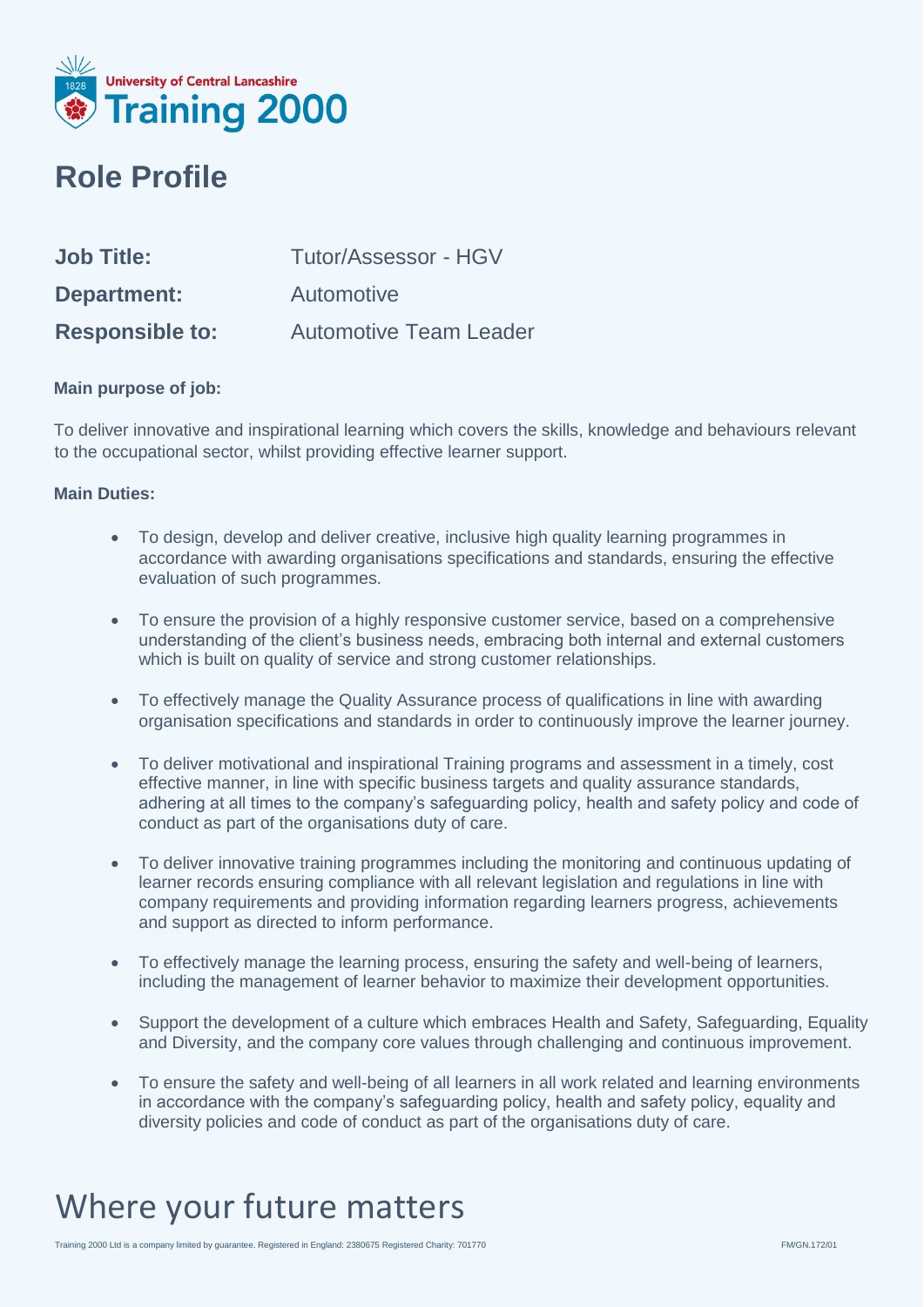

- To carry out regular risk assessments of the learning process and associated environments in accordance with the company's risk assessment policy and procedure, and accordingly implement any relevant control measures/action plans.
- To professionally liaise and work with all key stakeholders involved in the learning process to ensure full integration, support and promotion of the company's services.
- To be responsible for self-development including Continuous Professional Development and competence, incorporating both academic and professional training, in line with the Institute for Learning Code of Professional conduct and awarding body requirements.
- To be flexible within the job role to support the department programmes and requirements.
- To demonstrate knowledge and compliance with regards to GDPR and all associated Data Protection legislation. This includes having due regard for any personal data that you may come into contact with in your role which includes learners/ customers/ staff, especially when using portable or personal devices (laptops and mobile phones) or when working remotely, in order to keep data secure and confidential.
- To keep up to date with all GDPR and data protection policies and legislation and understand and report any data security breaches promptly to the appropriate persons
- To undertake any other duties comparable with the role as requested by a member of the leadership team.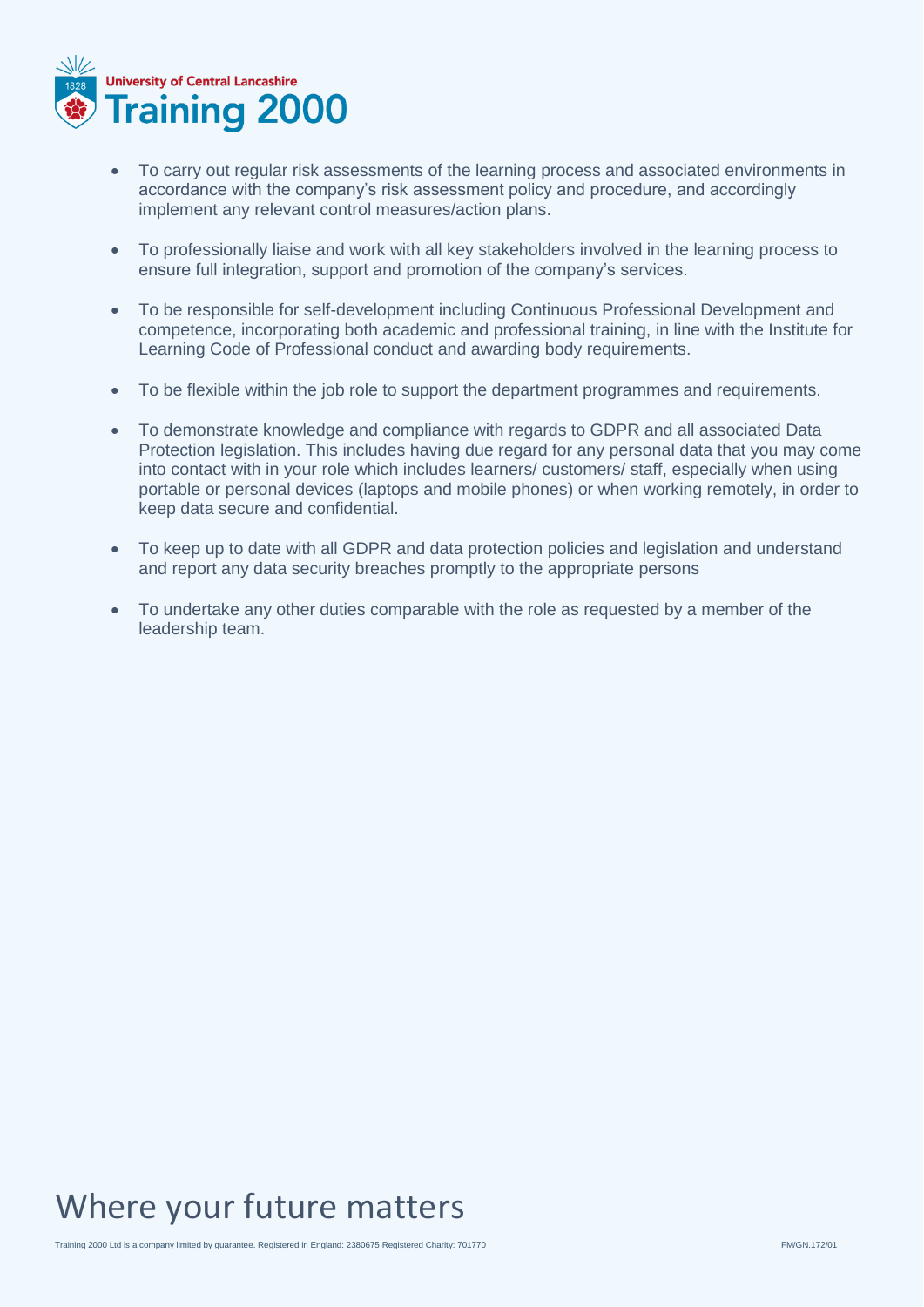

### **Person Specification**

| <b>Job Title:</b>      | <b>HGV Tutor</b>              |
|------------------------|-------------------------------|
| Department:            | Automotive                    |
| <b>Responsible to:</b> | <b>Automotive Team Leader</b> |

| <b>Criteria</b>                    | <b>Essential requirements</b>                                                                                                                                                                                                                                                                                                                                                                                                                                                                                                                                                                                                                                                                                                                                                                                                                                                                                                                                                                                                                                                                                                                                 | <b>Desirable requirements</b>                                                                                                                                                                                                                                                                                                                                                                    |
|------------------------------------|---------------------------------------------------------------------------------------------------------------------------------------------------------------------------------------------------------------------------------------------------------------------------------------------------------------------------------------------------------------------------------------------------------------------------------------------------------------------------------------------------------------------------------------------------------------------------------------------------------------------------------------------------------------------------------------------------------------------------------------------------------------------------------------------------------------------------------------------------------------------------------------------------------------------------------------------------------------------------------------------------------------------------------------------------------------------------------------------------------------------------------------------------------------|--------------------------------------------------------------------------------------------------------------------------------------------------------------------------------------------------------------------------------------------------------------------------------------------------------------------------------------------------------------------------------------------------|
| Knowledge &<br>Qualifications      | Appropriate qualification to deliver on<br>$\bullet$<br><b>HGV</b> programmes<br>Qualifications and /or experience in<br>$\bullet$<br>at least 2 disciplines, to meet<br>awarding body compliance (or willing<br>to work towards)<br>Robust knowledge of vocational<br>$\bullet$<br>occupational qualifications and<br>curriculum including Functional Skills<br>and behaviors associated with<br>apprenticeships.<br>Accredited qualification minimum<br>$\bullet$<br>Level 2 in Literacy, Numeracy & ICT.<br>Minimum of IOSH - Working Safely<br>$\bullet$<br>Comprehensive knowledge of<br>$\bullet$<br>relevant vocational sectors.<br>Comprehensive knowledge of all<br>$\bullet$<br>Company Safeguarding, Health and<br>Safety policies and procedures and<br>their application.<br>Strong understanding of the<br>Company's performance and risk<br>management policies and<br>procedures and associated<br>employment legislation.<br>Strong knowledge of Health & Safety<br>$\bullet$<br>legislation and how to implement<br>effective policy.<br>Strong knowledge of Equality &<br>$\bullet$<br>Diversity and how to implement<br>effective policy. | Possession of a professional<br>$\bullet$<br>qualification in accordance with<br>occupational position held (e.g. an<br>assessor/internal verifier's award<br>and vocational qualification -<br>minimum level 3).<br><b>Advice and Guidance Qualification</b><br>$\bullet$<br>Level 3 or equivalent<br>Strong knowledge of quality<br>$\bullet$<br>assurance practice (assessment<br>processes). |
| Skills &<br>Relevant<br>Experience | Demonstrates highly effective<br>$\bullet$<br>planning and organisation skills.<br>Demonstrates strong communication<br>$\bullet$<br>skills at all levels when interacting<br>with internal and external customers<br>and stakeholders, giving impartial                                                                                                                                                                                                                                                                                                                                                                                                                                                                                                                                                                                                                                                                                                                                                                                                                                                                                                      | Significant experience of<br>$\bullet$<br>curriculum design, development<br>and delivery within the relevant<br>occupational sector.<br>Excellent and proven<br>$\bullet$<br>understanding of classroom<br>management strategies that aid                                                                                                                                                        |